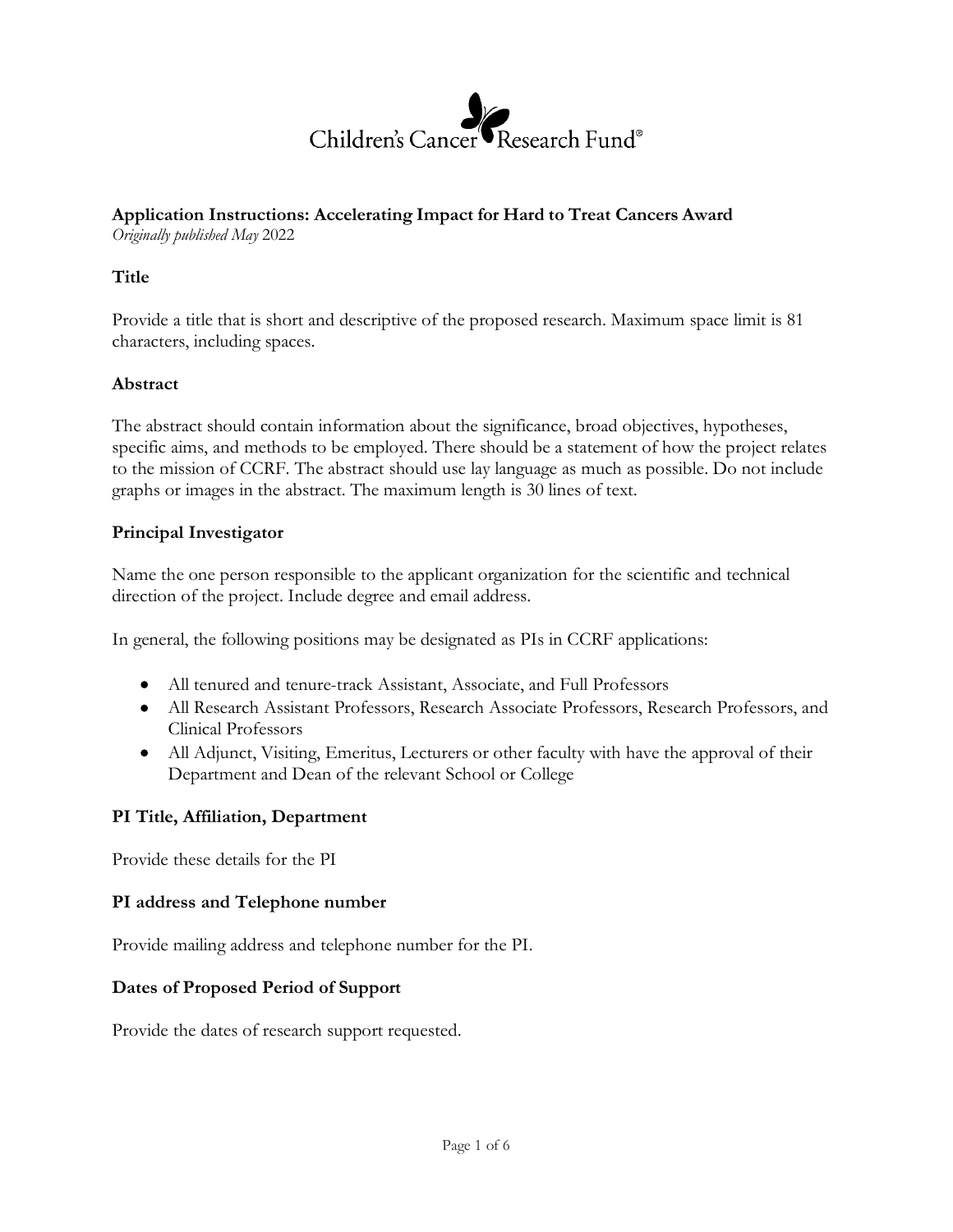# Children's Cancer  $\mathsf{T}$ Research Fund®

# **Costs Requested for Initial Budget Period**

**Direct Costs (\$)** Enter the Direct Costs for the Budget Period

**Total Costs (\$)** Enter the total costs for the budget period

# **Key Personnel/Biosketches**

Senior/Key Personnel are defined as all individuals who contribute in a substantive, meaningful way to the scientific development or execution of the project, whether or not salaries are requested. Consultants should be included if they meet this definition. You should not include technicians or junior investigators unless they are providing specific expertise or skills needed to complete the proposed research. If you are awarded the grant, any changes in key personnel must be approved by staff at CCRF. Your application should indicate to reviewers that the key personnel on the application are very well suited to conduct the research. This is reflected in their training and publication record. You don't need to name each person working on the project as key personnel. If collaborators from other institutions are part of key personnel, you will need to include letters of commitment in your application that clearly spell out their roles and commitment to the project. For consultants, letters should include rate/charge for consulting services.

Each person included as Key Personnel must submit an NIH Biosketch which requires a personal statement describing relevant experience and qualifications that makes this person well suited for the role to be played in the project. Any citations should include PMC numbers.

# **Facilities, Other Resources, Equipment**

Reviewers will use the information in this section to assess the capability of the organizational resources to perform the proposed research. Resources include laboratory, animal labs, computer, office, clinical, or other facilities. Provide information on capacities, capabilities, relative proximity, and extent of availability of resources to the project. Describe only those resources that are directly applicable to the proposed research. Discuss the scientific environment of the institution, specifically, ways in which the proposed research will benefit from unique features of the environment, including special populations and investigators, opportunities for collaboration, intellectual discussion, etc. If the research will be conducted in several places, be sure to describe the resources available in each site. There is no page limit for this section. List major equipment available to the project.

# **Budget**

The amount of money requested should reflect the scope of the science proposed. The budget includes investigator time, equipment, supplies, travel expenses, etc. CCRF grant applications require detailed line item budgets and detailed justification for each item. There are no page limits for this section.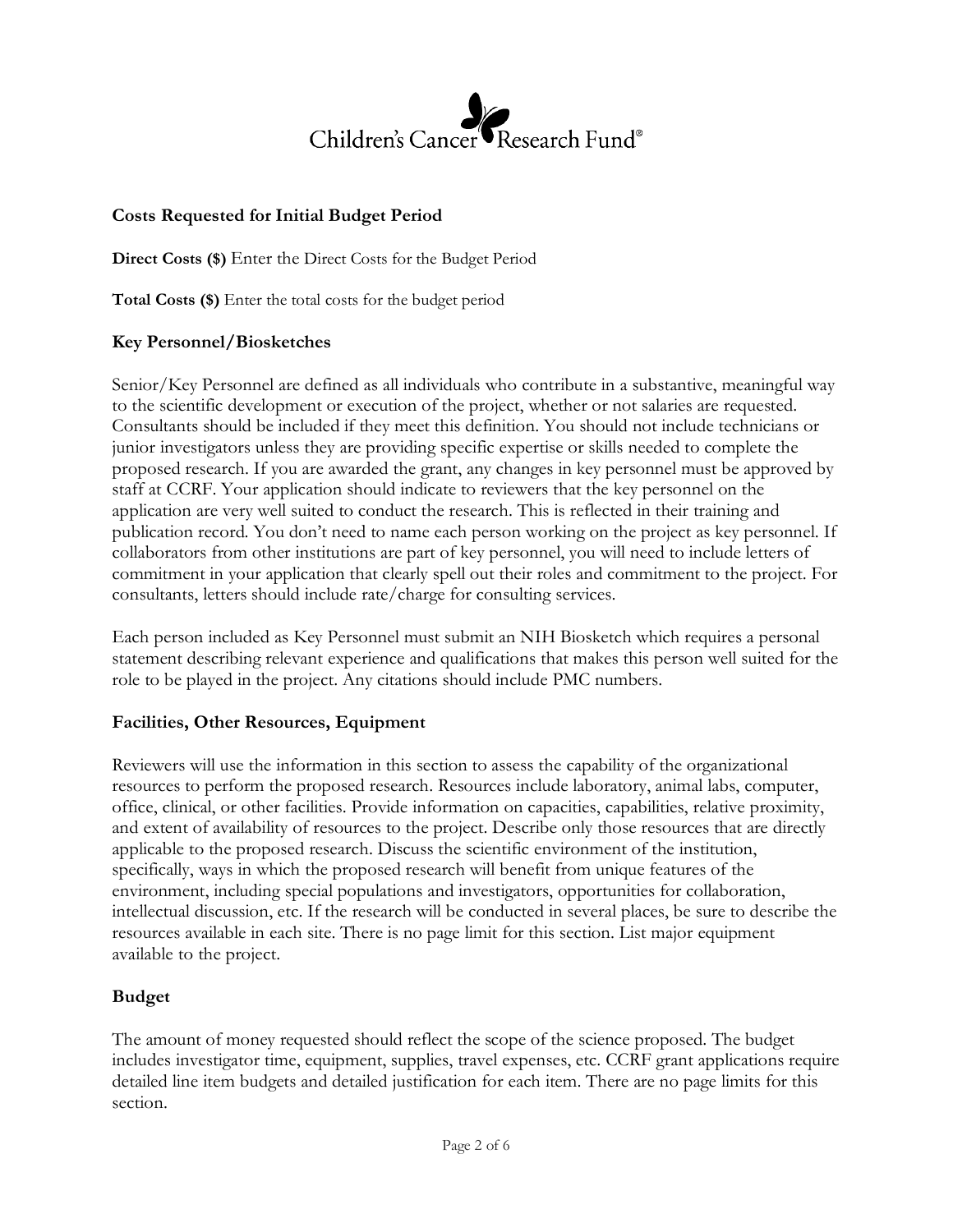# Research Fund® Children's Cancer

## **Other Support**

Applicants for CCRF funding should provide information on active and pending support. Other support includes all resources made available to researchers or key personnel in support of and/or related to all of their research endeavors. Other support does not include training awards, prizes, gifts or start-up support provided to the individual by the applicant organization.

Other support is necessary to verify there is no budgetary overlap, scientific overlap, or commitment of effort greater than 12 person-months for the PI(s) or any **[Senior/Key Personnel](https://grants.nih.gov/grants/policy/nihgps/HTML5/section_2/2.5.1_just-in-time_procedures.htm?Highlight=overlap)**.

#### **Specific Aims**

The Specific Aims section is limited to 1 page and should provide clear research objectives. Typically, this section begins with a brief narrative that concisely states the issue or problem to be addressed, describes the long-term goals or objectives of the project and clearly states the hypothesis to be tested. This is followed by a numbered list of 2-4 specific aims. Make sure the aims are logical, achievable, and clearly relate back to the primary research or hypothesis.

#### **Research Strategy**

The research strategy or research plan is organized into three sections: Significance, Innovation, and Approach. Applicants can choose to address these sections (significance, innovation, approach) separately for each specific aim or collectively across all specific aims. This section has a 6 page maximum.

#### **Significance and Personal Research Plan**

In this section, state the research problem, current state of knowledge, and potential contributions of the research to the field. Explain the importance of the problem or critical barrier to progress in the field that the proposed project addresses. Explain how the proposed project will improve scientific knowledge, technical capability, and/or clinical practice in one or more broad fields. Describe how the concepts, methods, technologies, treatments, services, or preventative interventions that drive this field will be changed if the proposed aims are achieved.

#### **Innovation**

In this section, explain how the application challenges and seeks to shift current research or clinical practice paradigms. Describe any novel theoretical concepts, approaches or methodologies, instrumentation or interventions to be developed or used, and any advantage over existing methodologies, instrumentation, or interventions. Explain any refinements, improvements, or new applications of theoretical concepts, approaches or methodologies, instrumentation, or interventions.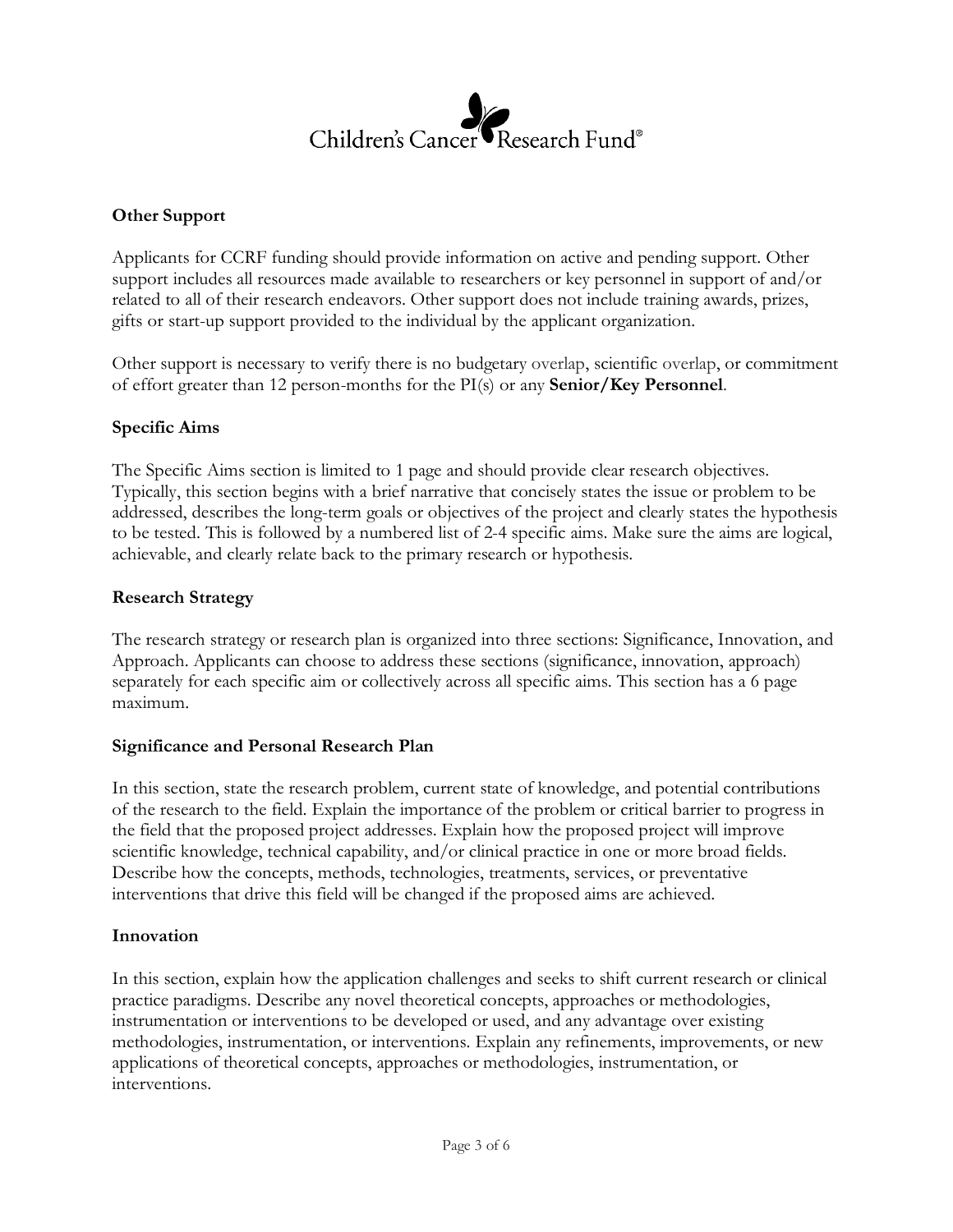

## **Approach**

In this section, describe the overall strategy, methodology, and analyses to be used to accomplish the specific aims of the project. Describe how the plan to carry out the research. Include details related to specific methodology, and explain why the proposed methods are the best to accomplish study goals. Describe any novel concepts, approaches, tools, or techniques. The research methods should relate directly to the specific aims. Preliminary studies and experience should be described.

Reviewers will consider preliminary data an essential part of the research grant application and it will establish the likelihood of success of the proposed project. Discuss how the previous work demonstrates feasibility and leads to the current proposal.

State how the data will be collected, analyzed, and interpreted. Describe statistical techniques that will be used.

#### **Data Sharing**

Children's Cancer Research Fund is dedicated to data sharing and interoperability. Please describe the data generated by your research, how it will be  $FAIR$  $FAIR$  $FAIR$  (findable, accessible, interoperable,</u> reusable), and your plan for sharing and dissemination. Data include any information generated through the research, including clinical data, sequencing data, real-world evidence, etc. As appropriate, please indicate what data standards will be used, and if none are available, how this will be addressed.

Please describe how the data will be shared both during and after the award. Awardees are encouraged to place data into a publicly accessible repository (e.g., dbGaP for genomics). Or describe your organization/campus data sharing policy.

Please also include a description of any protections for privacy and security, including any data governance considerations.

Discuss any intellectual property considerations and how they will be addressed. For any algorithms or tools developed, please discuss what software license will be leveraged and why. Finally, please describe your plan to share your research findings with the wider scientific community.

#### **Timeline**

Include a proposed **timeline** for completing the work. Discuss potential problems, alternative strategies, and benchmarks for success anticipated to achieve the aims. If the project is in the early stages of development, describe any strategy to establish feasibility, and address the management of any high risk aspects of the proposed work. Point out any procedures, situations, or materials that may be hazardous to personnel and precautions to be exercised.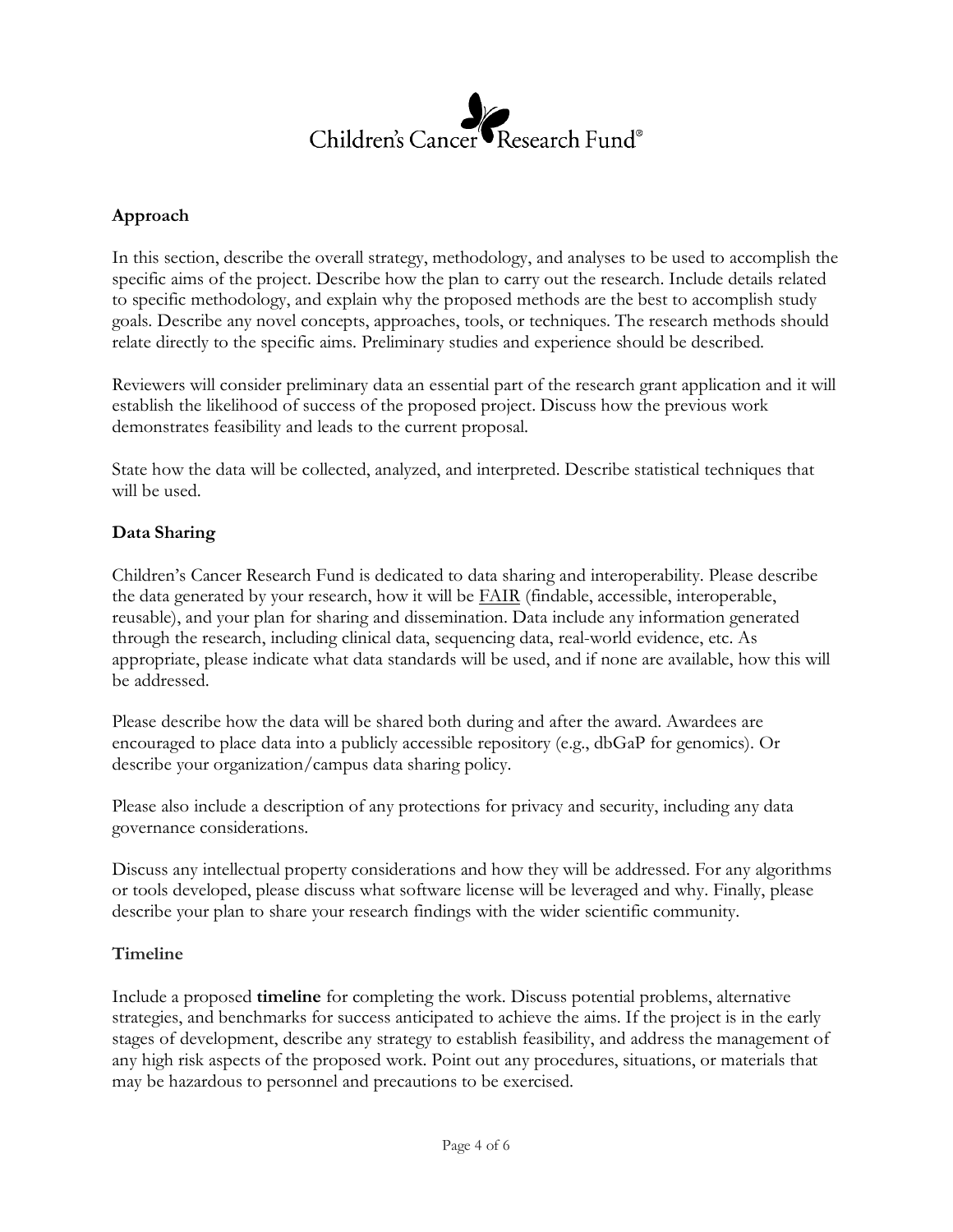

## **The following sections do not count against the Research Plan page limits.**

**Human Subjects**: Does your research involve human subjects? According to DHHS regulations, the answer is "yes" if you obtain data or biological specimens through intervention or interaction with a living individual or you obtain identifiable private information about a living individual. If you answer "yes" to human subjects' involvement, there are required sections of the application that must be completed. CCRF does not require that you have IRB approval at the time of submission; however, IRB approval is required before the proposal is funded.

#### **For studies involving human subjects the following sections are required:**

- 1. Proposed Use of Human Subjects: Provide information on 6 issues: (1) the characteristics of the subjects; (2) the sources of research materials; (3) recruitment plans and consent procedures; (4) potential risks; (5) procedures for protecting against or minimizing potential risks; and (6) potential benefits to subjects and to humanity.
- 2. Inclusion of Women and Minorities: Discuss the demographics of the minority populations in the area and the criteria and rationale for selection of gender and racial/ethnic group, as well as your plan for recruiting/ including women and minorities in the research.
- 3. Targeted Enrollment Table: provide an estimate on participation in the study by gender and ethnicity.
- 4. Inclusion of Children: Discuss the participation of children and explain the rationale if children are excluded. If they are included, describe the rationale for selecting specific ages, and discuss the qualifications of investigators who will work with children.

**If you are doing Human Subjects Research in a Clinical Trial:** A clinical trial is a prospective study designed to answer questions about biomedical or behavioral interventions. If you are conducting a clinical trial, you must write all the four sections above PLUS you must write a **data and safety monitoring plan** which will be included in Section 1 above.

**If your Human Subjects Research is Exempt under Exemption 4**: In this case, you need only describe the human subjects work you will do involving specimens or data, where and how you will collect the data, and clearly justify the exemption. Make sure to refer to the definition of the exemption (above).

**If your project is not considered Human Subjects but you are using human specimens or data:** In this case, you must justify why the project is not considered human subjects even though you are studying data or specimens from living beings. This determination will have been made by the IRB, which can help you with the justification.

#### **Vertebrate Animals**

If vertebrate animals are involved, address each of the five points below. If all or part of the proposed research involving vertebrate animals will take place at alternate sites (such as collaborating